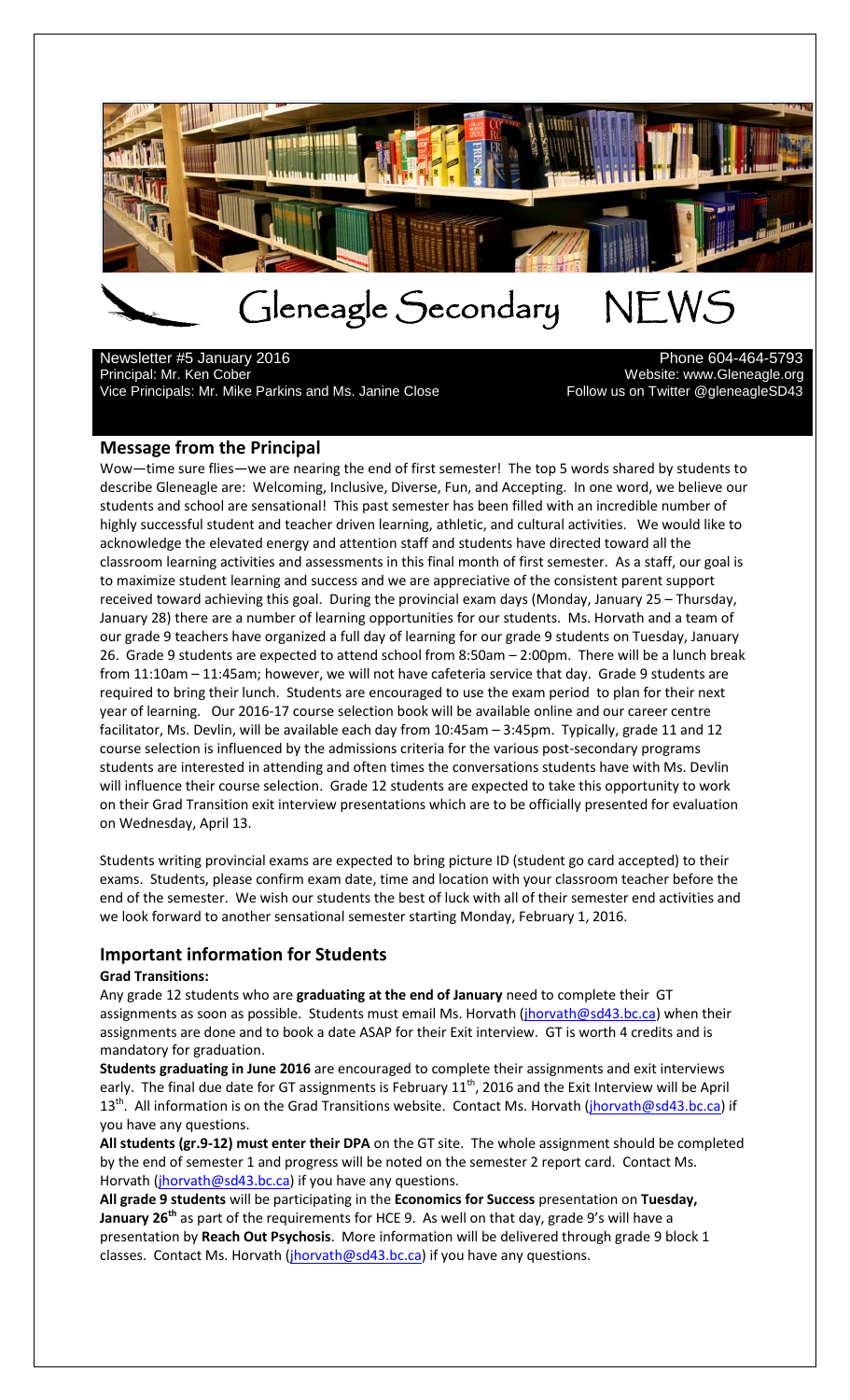#### **Art Department**

#### **EMERGING TALENT EXHIBITION 2016**

This annual art show at the Evergreen Cultural Centre showcases the work of District #43 grade 12 visual arts students who are applying for admission to various post-secondary art schools and programs this spring. Student artwork for the show is selected by a panel of three judges (retired art teachers) for exhibition at the Evergreen Gallery. Students from six secondary schools are participating this year. Works include examples of drawing, painting, pastel, mixed-media, photography, digital media, and sculpture.

Gleneagle students **Terra Bae, Andrew Hong, Yasaman Hoorfar, Eileen (Seo Young) Hwang, Blake (Jia) Ruo, Michael Kim, I Jun Kim, Claudia Lam, Ivan Liu, Jeannie Mao, Makena Mills, Melody Nejad, Harrie Park, Clara Peek, Gabrielle Poitras, Nikki Salingdong, Amy Salvador, Alan (Yulun) Wu, Olivia Zeng, and Phoebe (Yufei) Zhong** are each submitting up to three pieces of original art work to the gallery. In all, **51**  art works are from these **'Art Careers 12'** students. The jurors will make their selection of works on Thursday January 14<sup>th</sup>.

The opening reception is at 2:00 pm on Sunday, January 24<sup>th</sup> at the Evergreen Gallery and the exhibition runs from January  $24^{th}$  to February  $21^{st}$  2016.

#### **Multicultural Club**

The Multicultural Club is going to 'Fly Over Canada/Fly Over China' – a double feature at Canada Place February 24<sup>th</sup>. All international students, including our newly arriving students, are invited to attend. The cost will be \$5.00. For more information see Mrs. Gregory in Room 214. What a fun way to get to know Canada more!!!

#### **The Enchantment Project**

The Enchantment Project is accepting gently used grad dresses from the last five years. If you have a daughter or sister that has graduated within that time frame and has either a floor length or cocktail dress that she would like to donate, please drop the dress off at any of the following schools: Charles Best, CABE, Gleneagle, Heritage Woods and Riverside - Attention Youth Worker/Enchantment Project. Your donation will help to make sure that every young woman in the Tri-City area can attend her grad celebrations. Please contact Erin Watkins if you have any questions, [ewatkins@sd43.bc.ca.](mailto:ewatkins@sd43.bc.ca)



Grade 12 students need to submit their grad comments and a baby picture for the yearbook. This is due **Monday, January 18, 2016**. Failure to meet the deadline could result in your picture, etc. not being in the yearbook. Please go to the school website [www.gleneagle.org](http://www.gleneagle.org/) and click on the baby Einstein link for instructions.

#### **Important Dates to Remember**

January 25-28, 2016 **Provincial Exams** January 28, 2016 Grade 8 Tour

January 18, 2016 Grade 8 parent info session 7:00 pm January 21, 2016 Cross Grade Exams Double Block 1/3 January 22, 2016 Cross Grade Exams Double Block 2/4 January 29, 2016 **School based Pro D** – no classes February 1, 2016 Start of Semester #2 February 4, 2016 **Semester #1 Report Card** February 8, 2016 **Family Day (School Closed)** February 9, 2016 **School Not in Session** School Not in Session February 19, 2016 **District Pro D day – School not in session**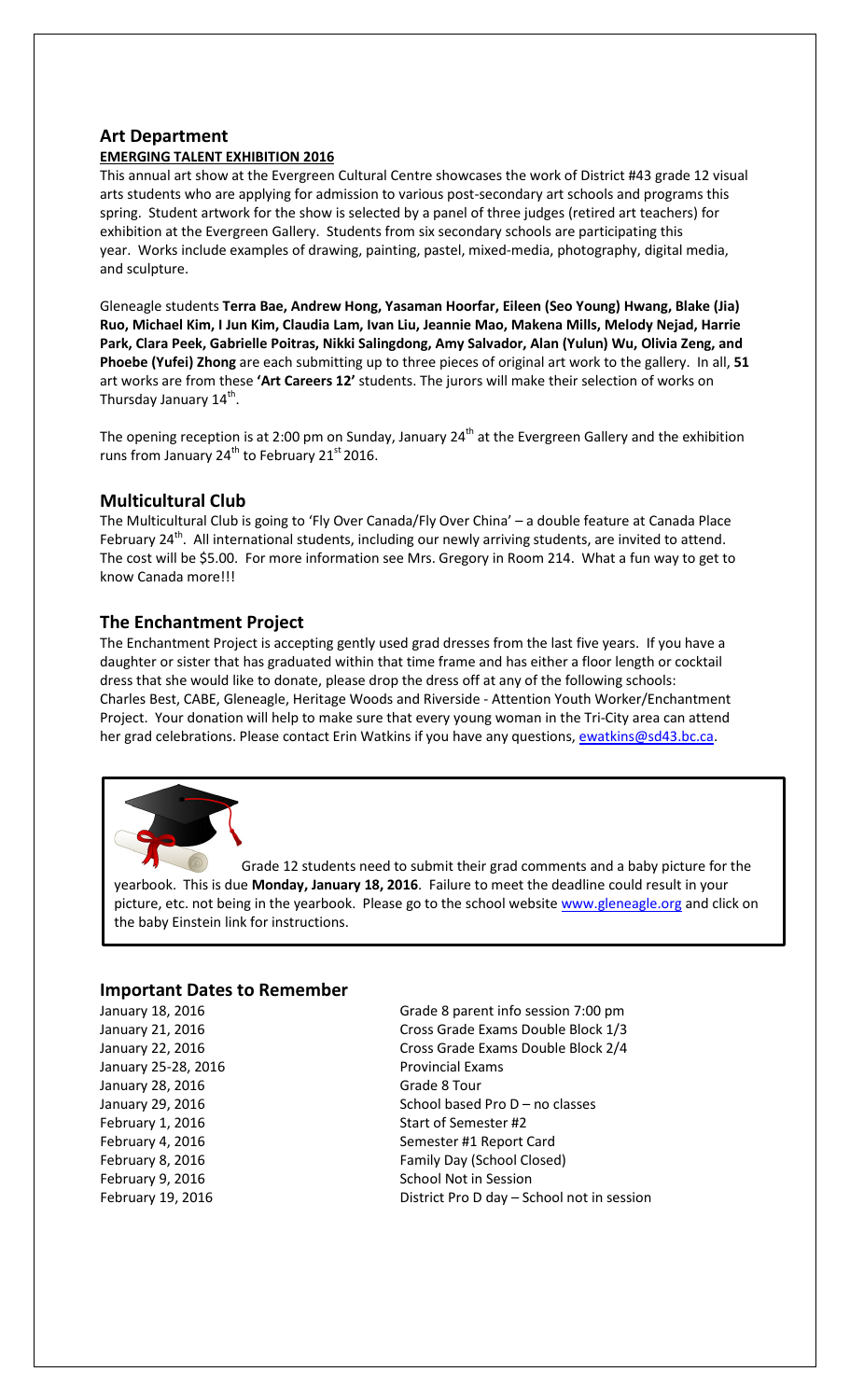#### **Winter Weather Ahead!**

Schools are not routinely closed due to snow or other weather conditions. All schools in the Coquitlam School District will remain OPEN, if at all possible, during winter weather, including snowfall.

Some of our schools are in very different climate zones from one another and there may be the need for select closings within the district. If there is a partial closure of schools within the district, these individual schools will be identified.



On occasion, full district or partial district closure is required.

Extreme weather can also impact student bussing. School bus schedules may face significant changes or cancellations due to the weather conditions. Change and or cancellations of bus routes will be reported as we receive updated information from the school bussing companies. On some occasions, school bus runs will need to be cancelled, but the nearby schools will remain open.

Any district-wide or partial closure will be decided by 6:30 a.m. at the latest and will be announced via School District 43: website **[www.sd43.bc.ca](http://www.sd43.bc.ca/)** and CKNW AM 980 radio, CKWX 1130 radio and CBC 690 radio.

For school bus route cancellation and changes, information will be updated on the School District website as it becomes available.

We encourage families to continuously check the School District 43 website for updates and changes. Parents seeking information on transit bus schedules need to consult the Translink website: <http://www.translink.ca/>

**Congratulations to the winners of the Gleneagle Wordle Contest.**

Grade 9 – **Kaithlyn Rockwell** Grade 10 – **Nicole Huang** Grade 11 – **Emma Waterhouse** Grade 12 – **Adrianna Corrado**

All students were encouraged to enter the contest by submitting an entry of five words that best describe Gleneagle. We designed reusable tote bags with the Wordle. If you are interested in purchasing one, the tote bags are now available in the office for \$10.00 each. Thank you to all students who entered.

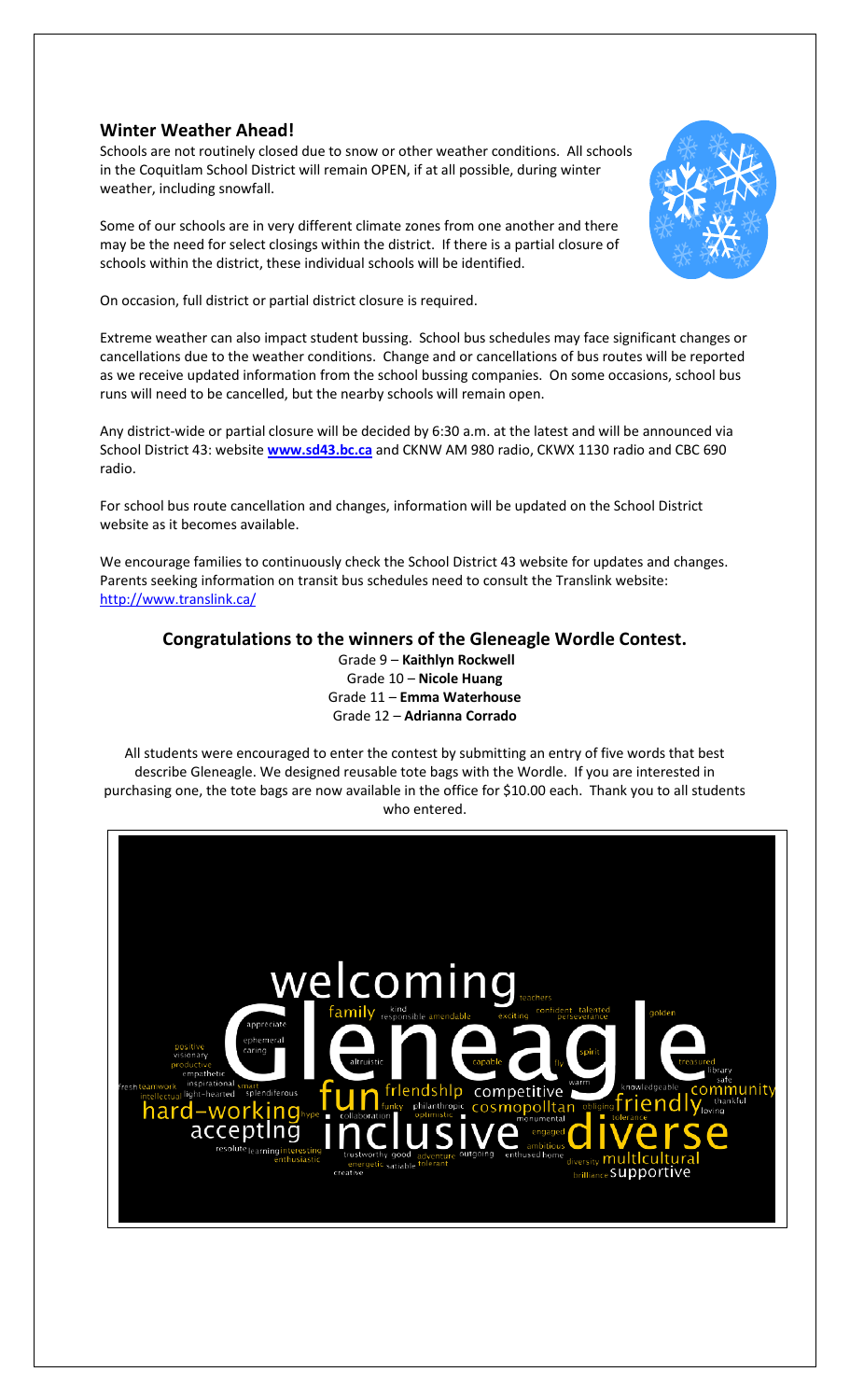## GLENEAGLE JAZZ GALA 2016

SATURDAY, FEBRUARY 27th 2016 **GLENEAGLE SECONDARY II95 LANSDOWNE DRIVE** EARLY BIRD PRICE: \$40.00 REGULAR TICKETS: \$45.00

### LIVE MUSIC AND FINE FOOD

Featuring: Campbell Ryga, Dennis Esson, Ken Surges, Tom Shorthouse, Dave Ivaz



#### **COAST 2017**

This note is a reminder to all Grade 9 students who have applied for COAST 2017. The student applicant interviews are scheduled for Thursday January 28th, 2016 (during exam week). Each applicant has been emailed their interview time for the interview day. The COAST teachers are looking forward to meeting with the student candidates. On Friday February 5, 2016 - Notifications will be mailed out to each candidate (the home address provided on the application form will receive the notice). On Friday February 26, 2016 - The Confirmation of Acceptance letters (including the parent signature) are due.